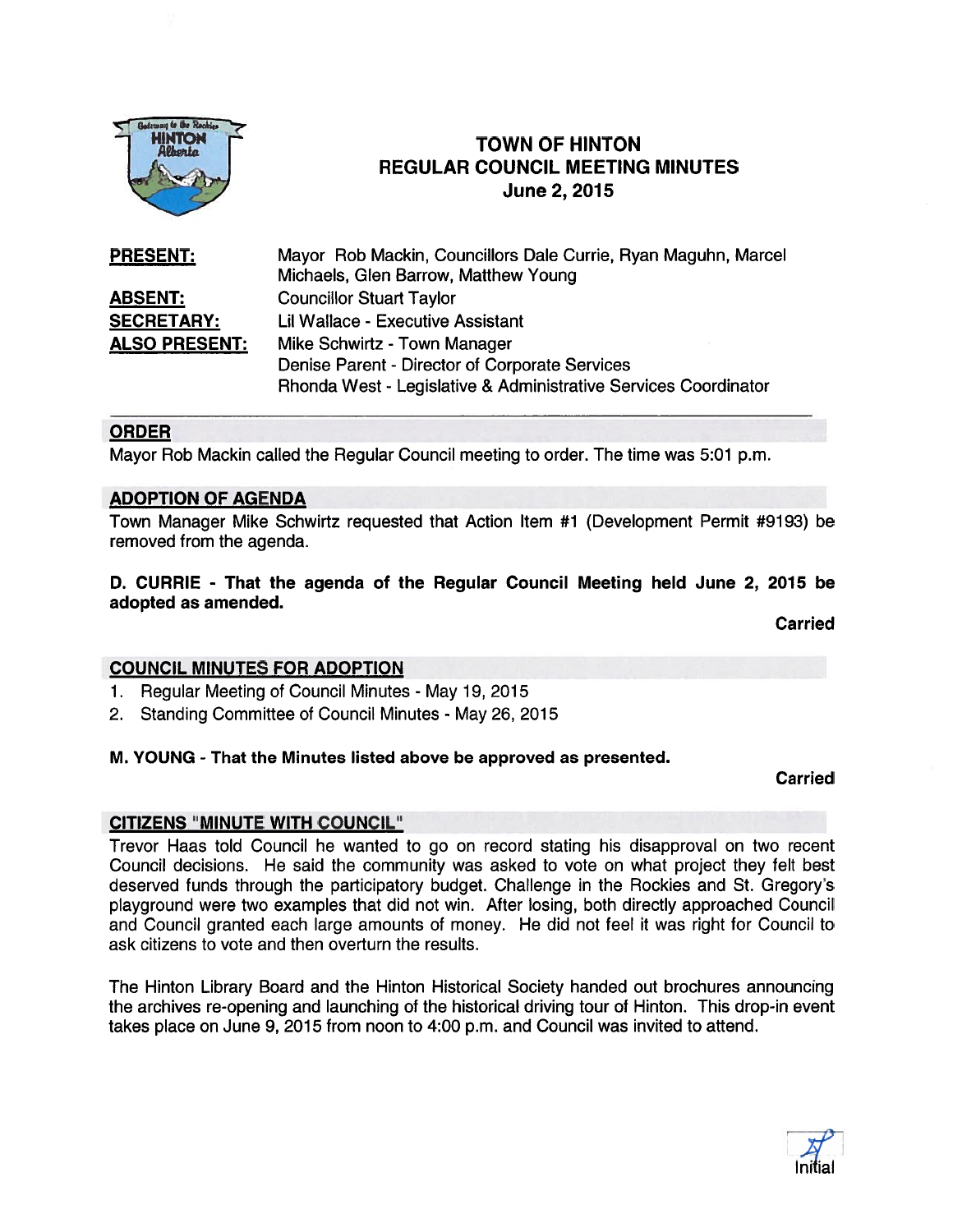## ACTION ITEMS

Refer to the Regular Council Meeting Agenda package for June 2, 2015 for detailed background information on these decisions.

1. Early Childhood Mapping - Presented by Lena Greening-Davidson and Cristin Bostrom Lena Greening-Davidson and Cristin Bostrom represented the Growing Great Kids Coalition. They advised Council there are <sup>a</sup> significant percen<sup>t</sup> of children in Hinton experiencing difficulty in communication skills and social competence. It takes effort from the entire community to improve the rating. They spoke to Council to encourage Hinton to have family-friendly businesses and workplaces. Some examples to achieve this are by offering flex time, job

1. Direct Control District Development Permit No. 9193 (116 Sherwood Street)

This item was removed from the agenda.

Council thanked them for their presentation.

2. Cell 7 Construction - Phase 1 Tender Award Earthworks and Piping

G. BARROW - That Council awards the Cell 7 Construction - Phase 1- Earthworks and Piping to Western Civil at <sup>a</sup> cost of \$512,894.00.

Carried

## 3. Recreation and Parks User Fee Policy #082

R. MACKIN - That Recreation & Parks User Fee Policy #082 and the associated fees be approve<sup>d</sup> as presented with the amendment that "Out of Town" rates be removed.

Carried

# 4. Community Asset Inventory

R. MAGUHN - That Council accep<sup>t</sup> this repor<sup>t</sup> for information.

**Carried** 

## 5. Request to Reduce Property Tax Penalties on 168 Cheviot Drive

Glen Barrow declared that he used to work directly with John Wilcox for 10 years while he was at the pulp mill. However, it has been 10 years since he has been at the pulp mill and because of that he is does not feel that he has <sup>a</sup> bias on this item.

M. YOUNG - That the reques<sup>t</sup> made by John Wilcox to reduce the property tax penalties for the property located on 768 Cheviot Drive in the amount of \$4,972.31 from 2071 to presen<sup>t</sup> be denied.

**Carried** 



# DELEGATIONS AND PRESENTATIONS